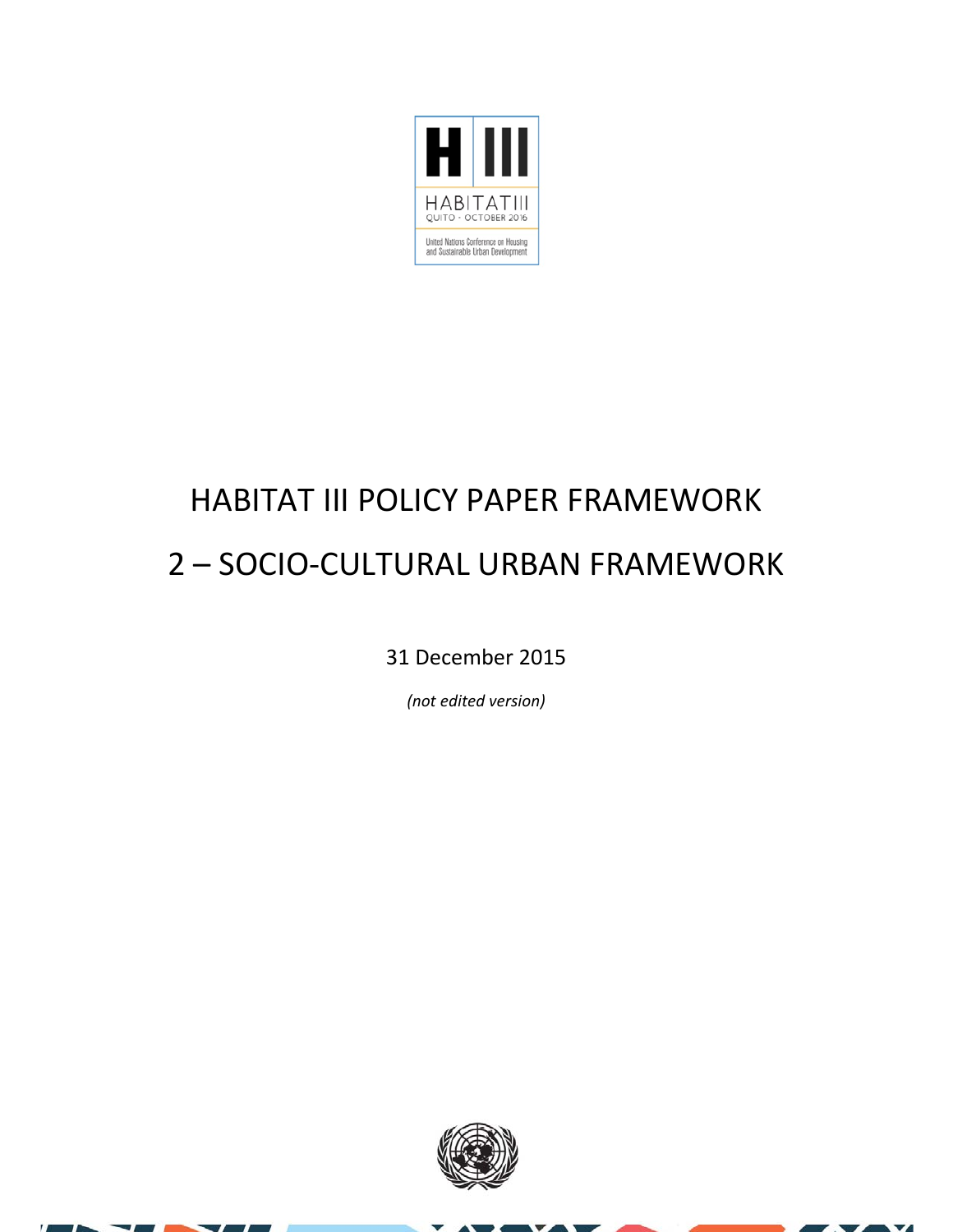

*This Habitat III Policy Paper Framework has been prepared by the Habitat III Policy Unit 2 members and submitted by 31 December 2015. It has followed the Habitat III Policy Paper Framework template provided by the Habitat III Secretariat to all Habitat III Policy Units<sup>1</sup> .* 

*Habitat III Policy Units are co‐led by two international organizations and composed by a maximum of 20 experts each, bringing together individual experts from a variety of fields, including academia, government, civil society and other regional and international bodies.* 

*The composition of the Policy Unit 2 can be consulted at www.habitat3.org* 

 $<sup>1</sup>$  Note by the Secretariat: In specific cases slightly changes to the Habitat III Policy Paper Framework template have been</sup> accepted such as addition of executive summaries, introductions, bibliography, etc. However all frameworks have been adapted to the three basic expected accomplishments: challenges, priorities and implementation.

In this case, the Policy Paper Framework is a first draft submitted by the members of the Policy Unit 2 by 31 December 2015. The Secretariat will upload a longer version as soon as received.

The Habitat III Policy Paper Framework template can be consulted at: www.habitat3.org



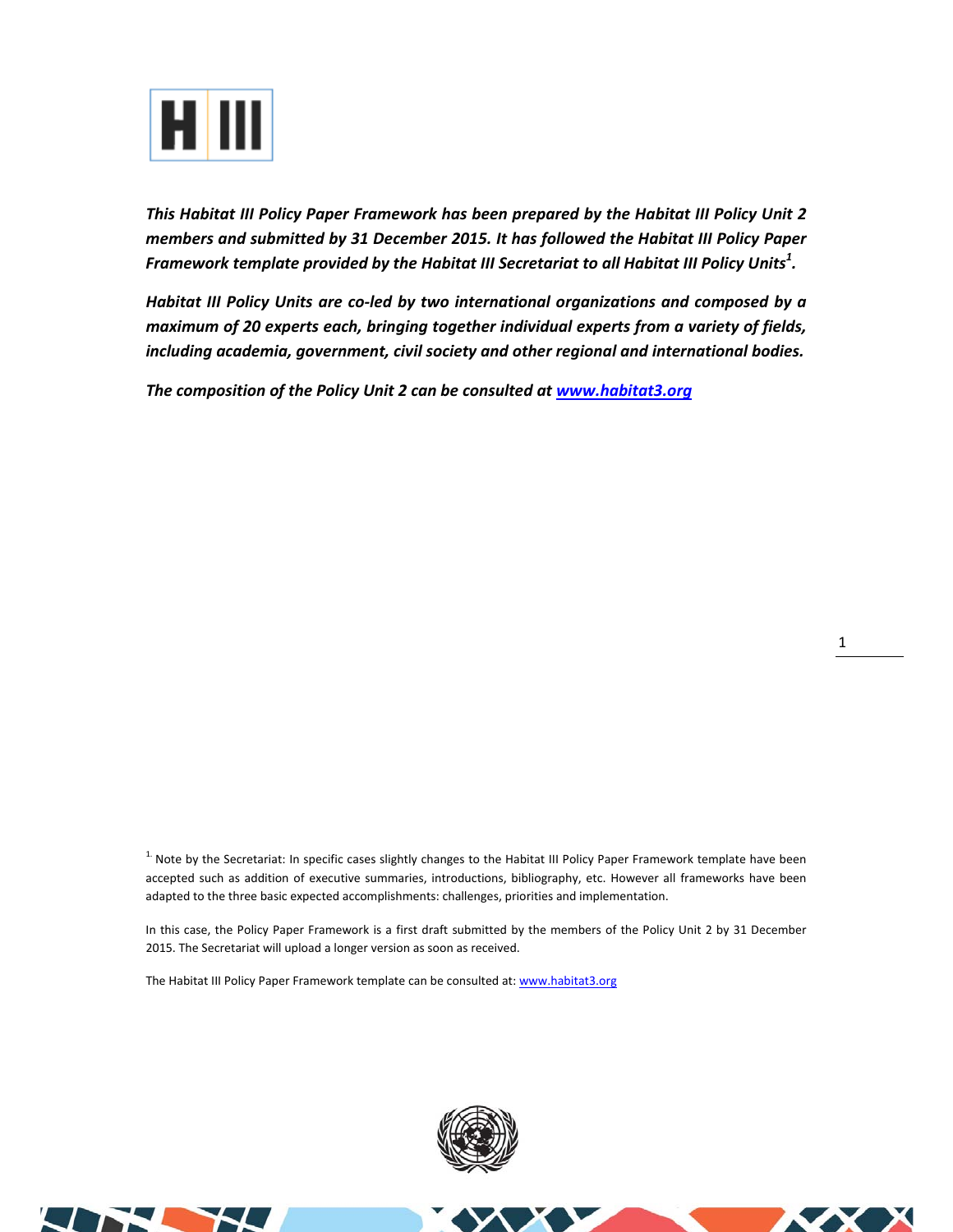

- 1. To increase citizen participation in all levels of planning and implementation leading to more inclusive cities and better urban environments.
- 2. To promote social justice, inclusion of disadvantaged groups, special mention of urban poor and unskilled migrants. Also making large enterprises more responsible and committed with their communities and decreasing economic disparity between groups and regions. In general stimulate social innovation in planning and management of towns and cities.
- 3. Allow cultural differences and promote localized systems of sustainable urban development: in terms of city form, social interactions, land use (discussing spatial segregation and gentrification issues and land value), increased attention for the "commons", preservation of cultural heritage, among other elements.

**SIX** 

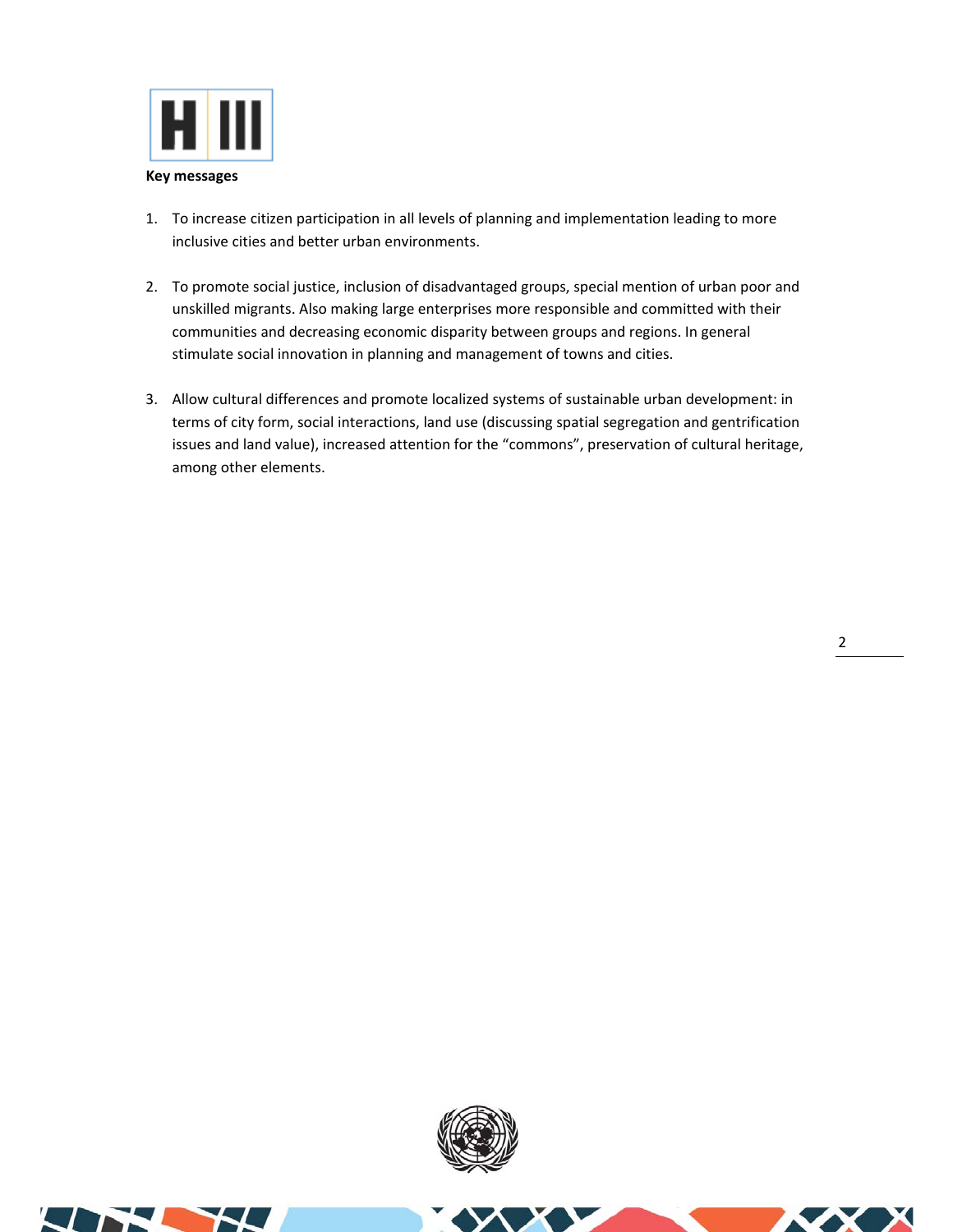

|         | 1. Challenges: Identify challenges, including structural and policy constraints                                                                                                                                                                                                                                                                                                                                                                             |
|---------|-------------------------------------------------------------------------------------------------------------------------------------------------------------------------------------------------------------------------------------------------------------------------------------------------------------------------------------------------------------------------------------------------------------------------------------------------------------|
| Summary | How to enhance peace and conflict resolution between people, groups, nations in a socio-cultural differs world. Assist and welcome<br>$\bullet$<br>refugees and migrants from war-torn and disaster-struck cities and regions.                                                                                                                                                                                                                              |
|         | How to make cities more inclusive, particularly for disadvantaged groups in society. In a world in which disparities between rich and<br>$\bullet$<br>poor are increasing, natural resources are depleted and cities increasingly suffer from climate change effects, the implementation of<br>Sustainable development goals is a major challenge. Emphasis on the interdependency between the "pillars" of sustainable<br>development remains a challenge. |
|         | How to develop human settlements of a variety of scales (villages, towns, cities, metropolis)that meet the challenges of the future<br>i.e a more sustainable world, among others to reduce footprints for those whose footprints is far high, to stimulate equity and<br>accept diversity (social, cultural, bio-, ).                                                                                                                                      |
|         | How to increase real and perceived safety in towns and cities.                                                                                                                                                                                                                                                                                                                                                                                              |
|         | Planning and implementation for such future oriented human settlements should come about in truly participatory processes.                                                                                                                                                                                                                                                                                                                                  |
|         | To respect heritage and diversity of cultural values without giving up on basic human rights such as freedom of expression, equal<br>rights to women and men, major role of civil society in decision making, etc                                                                                                                                                                                                                                           |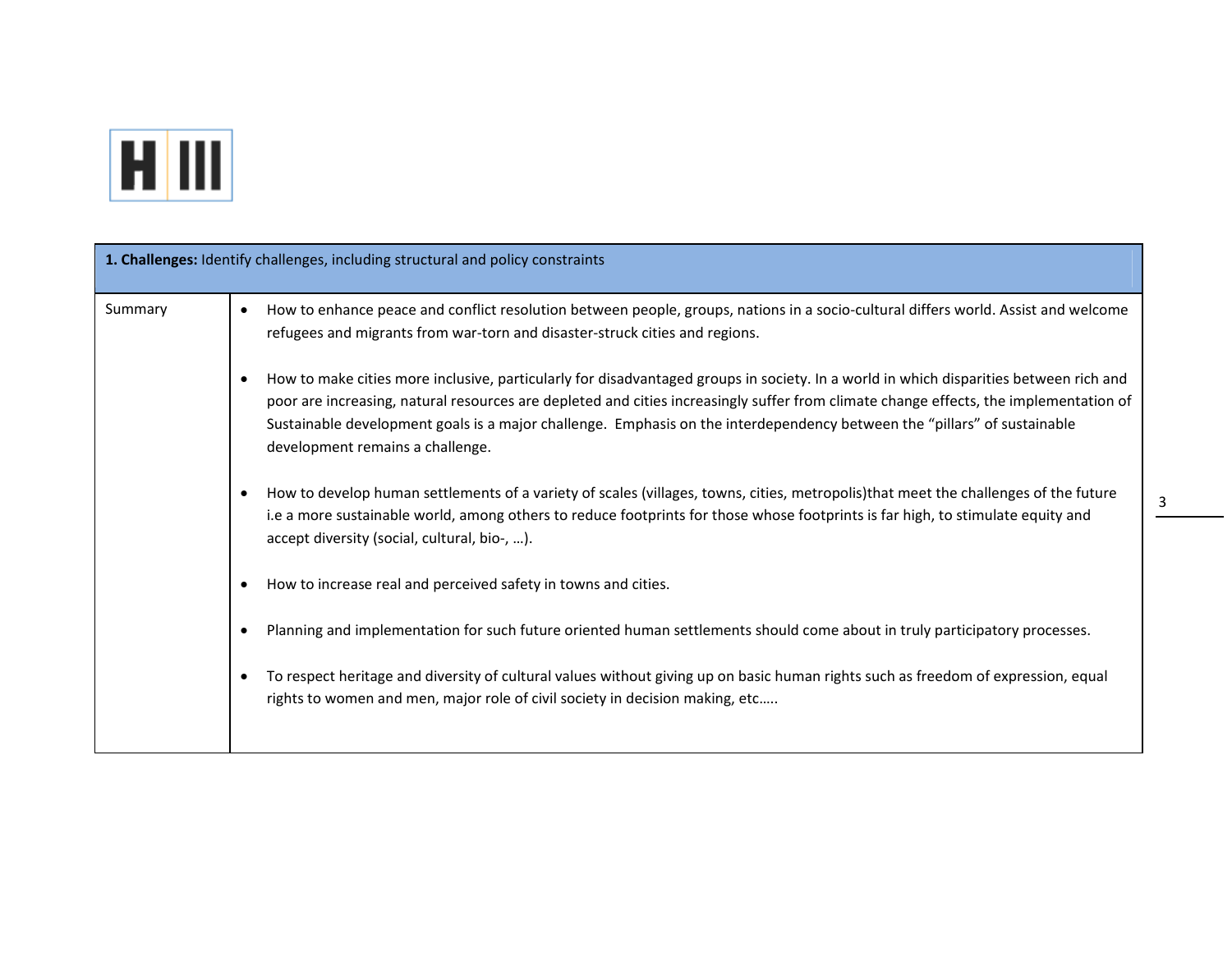| Key challenges | $\bullet$ | Urban areas have long been centres of diversity and multiculturalism. They are dynamic and constantly evolving, and are built upon<br>the different contributions, over generations, of urban dwellers and new arrivals.                                                                                                                                                                                                                                                                                                                                                                                                                                                                                                                                          |
|----------------|-----------|-------------------------------------------------------------------------------------------------------------------------------------------------------------------------------------------------------------------------------------------------------------------------------------------------------------------------------------------------------------------------------------------------------------------------------------------------------------------------------------------------------------------------------------------------------------------------------------------------------------------------------------------------------------------------------------------------------------------------------------------------------------------|
|                | $\bullet$ | Cities are also sites of tension - of contestation over land, over ways of life and over use value versus exchange value. Social and<br>spatial segregation between rich and poor, between different ethnic groups and between citizens and non-citizens increasingly<br>characterises urban areas.                                                                                                                                                                                                                                                                                                                                                                                                                                                               |
|                | $\bullet$ | There is a growing 'fear of the other' in the towns and cities around the world. Social and spatial marginalisation of migrants,<br>refugees and ethnic minorities, and of the urban poor in general, exacerbates stigma and ghettoization, and can trigger xenophobic<br>violence. This situation is at odds with the goal of inclusive, safe, resilient and sustainable towns and cities.                                                                                                                                                                                                                                                                                                                                                                       |
|                | $\bullet$ | The overriding challenge is to maintain diversity but to facilitate the harmonious co-existence of different income groups, and of<br>people of different origins and immigration status within the urban environment. In practice, this will mean ensuring that all urban<br>residents, male and female, migrants, refugees or those born in the city, are able to benefit from what urban life has to offer and to<br>fulfil their potential. It means recognising different everyday urban practices and neighbourhood traditions and ensuring that<br>priority is given to creating liveable cities rather than maximising profit from them. This will require balancing the interests of<br>different stakeholders, including those of less powerful groups. |
|                | $\bullet$ | A further challenge lies in ensuring that city governments and communities have the capacity to engage in and manage<br>participatory processes that guide urban planning, particularly with regards to land use and administration and housing. These<br>processes must include the voices of women, the urban poor and minorities. The implementation of inclusive urban policies may<br>require alternative governance structures.                                                                                                                                                                                                                                                                                                                             |
|                | $\bullet$ | The social and cultural implications of urban development plans, particularly those for urban 'renewal' or 'transformation' must be<br>recognised. Without this, the quest for profit will be privileged at the expense of liveable cities where difference and diversity are                                                                                                                                                                                                                                                                                                                                                                                                                                                                                     |

4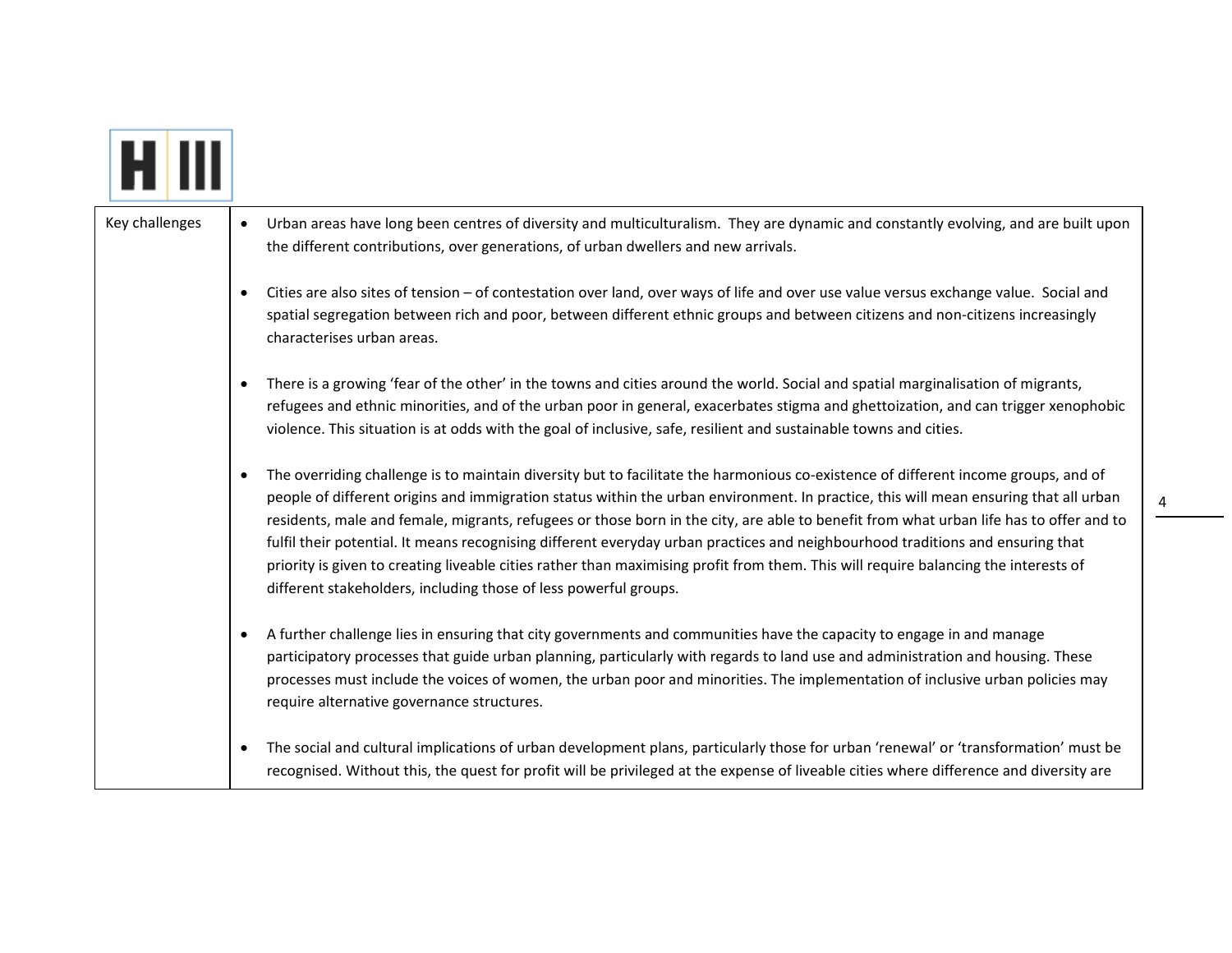|         | celebrated and where lower income groups are able to use public space for their livelihoods. This will require breaking down silos<br>within local governments, so that the implications of particular development plans for the socio-cultural urban fabric are adequately<br>understood.                                                                                                                                                                                                                                                                                                                                                                     |
|---------|----------------------------------------------------------------------------------------------------------------------------------------------------------------------------------------------------------------------------------------------------------------------------------------------------------------------------------------------------------------------------------------------------------------------------------------------------------------------------------------------------------------------------------------------------------------------------------------------------------------------------------------------------------------|
|         | A final challenge is to 'rehumanise' cities. It is important to recognise that cities are places of cultural production. The idea of 'urban<br>culture' encompasses diverse ways of urban living and interactions between different groups, as well as more formal production of<br>art, music, literature, dance or theatre. This is what makes cities so dynamic and appealing to newcomers and existing residents,<br>and what must be protected in the face of the global quest for profit from big business.                                                                                                                                              |
|         | 2. Priorities: Identify the policy priorities & critical issues for implementation of a new urban agenda                                                                                                                                                                                                                                                                                                                                                                                                                                                                                                                                                       |
| Summary | Advocate, assist and reward participatory systems of sustainable urban planning and local government development, which respect<br>laws and regulations, listen to the needs of people (including the powerless and disadvantaged)and reduce disparity between rich<br>and poor.                                                                                                                                                                                                                                                                                                                                                                               |
|         | Make basic services and facilities more accessible to all, not just to the richer in society. This includes, among others, controlling<br>and regulating larger enterprises (multinationals) to become fair and just elements in society and to make productive cities as all<br>inclusive (not just focussing on economic growth, but equally much on sustainable development, socio-cultural enhancement, and<br>in general on quality of life defined by needs and not by greeds). Particularly stimulate social and innovative initiatives whose<br>objective are not just profit oriented but seek better balances in the nexus people-planet-prosperity. |
|         | Increase real and perceived safety in towns and cities by offering increased job opportunities, capacity building, and access to<br>services and common facilities, particularly for the young and newly arriving into the urban areas.                                                                                                                                                                                                                                                                                                                                                                                                                        |
|         | Stimulate cooperation between various agencies (including international agencies) and government levels to develop sustainable                                                                                                                                                                                                                                                                                                                                                                                                                                                                                                                                 |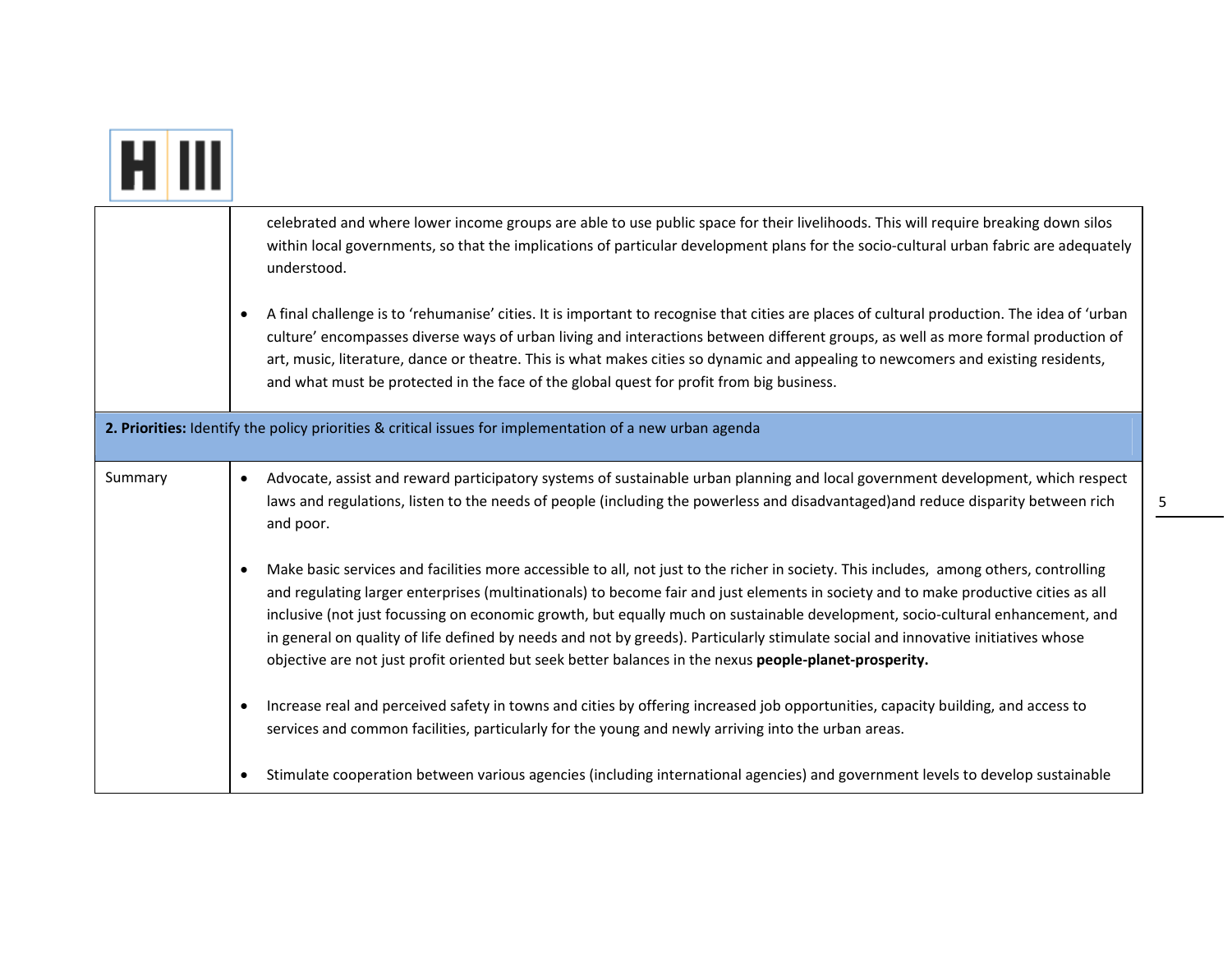|--|

|                                                                        | urban settlements balancing respect for heritage and tradition with future oriented development goals.                                                                                                                                                                                                                                                                                                                                                                                                                                                                                                                                                                                                                                                                                                                                                                                                                                                                                                                                                                                                                                      |
|------------------------------------------------------------------------|---------------------------------------------------------------------------------------------------------------------------------------------------------------------------------------------------------------------------------------------------------------------------------------------------------------------------------------------------------------------------------------------------------------------------------------------------------------------------------------------------------------------------------------------------------------------------------------------------------------------------------------------------------------------------------------------------------------------------------------------------------------------------------------------------------------------------------------------------------------------------------------------------------------------------------------------------------------------------------------------------------------------------------------------------------------------------------------------------------------------------------------------|
| a. Establish<br>criteria for<br>identifying policy<br>priorities       | Promote Social inclusion.<br>$\bullet$<br>Dignified life conditions to all. This should entail economic, social and cultural equity in the enjoyment of resources, wealth,<br>services, common assets, public goods, public spaces and opportunities in the cities<br>Promotes the role of culture and cultural heritage as a driver and an enabler of sustainable urban development                                                                                                                                                                                                                                                                                                                                                                                                                                                                                                                                                                                                                                                                                                                                                        |
| b. Define key<br>transformations<br>to achieve by<br>policy priorities | Enhance and develop participation and participation mechanisms in all levels. Citizen participation leading to more inclusive cities<br>$\bullet$<br>and better urban environments. Advocate, assist and reward participatory systems of sustainable urban planning and local<br>government which listen to the needs of people (including the powerless and disadvantaged). Local governments should conduct<br>consultation processes that include vulnerable groups on different problems. Participation and social innovation in planning,<br>implementation and evaluation. The mobilization of excluded groups, to engage with stakeholders through collective action. Special<br>emphasis on gender equality perspectives to increase women's, young people and older person's participation in democratic life<br>and decision making at all levels. A very strong support and action for citizen participation in all areas of city living in order to<br>recognize and respect different cultures and ways of doing things. Enhancing true participation in planning and design of<br>neighborhoods, districts and entire cities. |
|                                                                        | Make basic services and facilities more accessible to all. Realizing the rights of all to universal access to quality basic services.<br>$\bullet$<br>Promoting universal access to urban basic services, such as sustainable and affordable housing, health including sexual and<br>reproductive health, nutritious food, water and sanitation, education and training facilities, including life-long learning and<br>vocational education for young especially for girls and women. Commitment for developing cities that assures universal access to<br>urban amenities. There should be a group of key urban indicators that should be measured and referred to an agreed standard.<br>Social justice, inclusion of disadvantaged groups, special mention of urban poor and unskilled migrants. Fair allocation of urban                                                                                                                                                                                                                                                                                                               |

6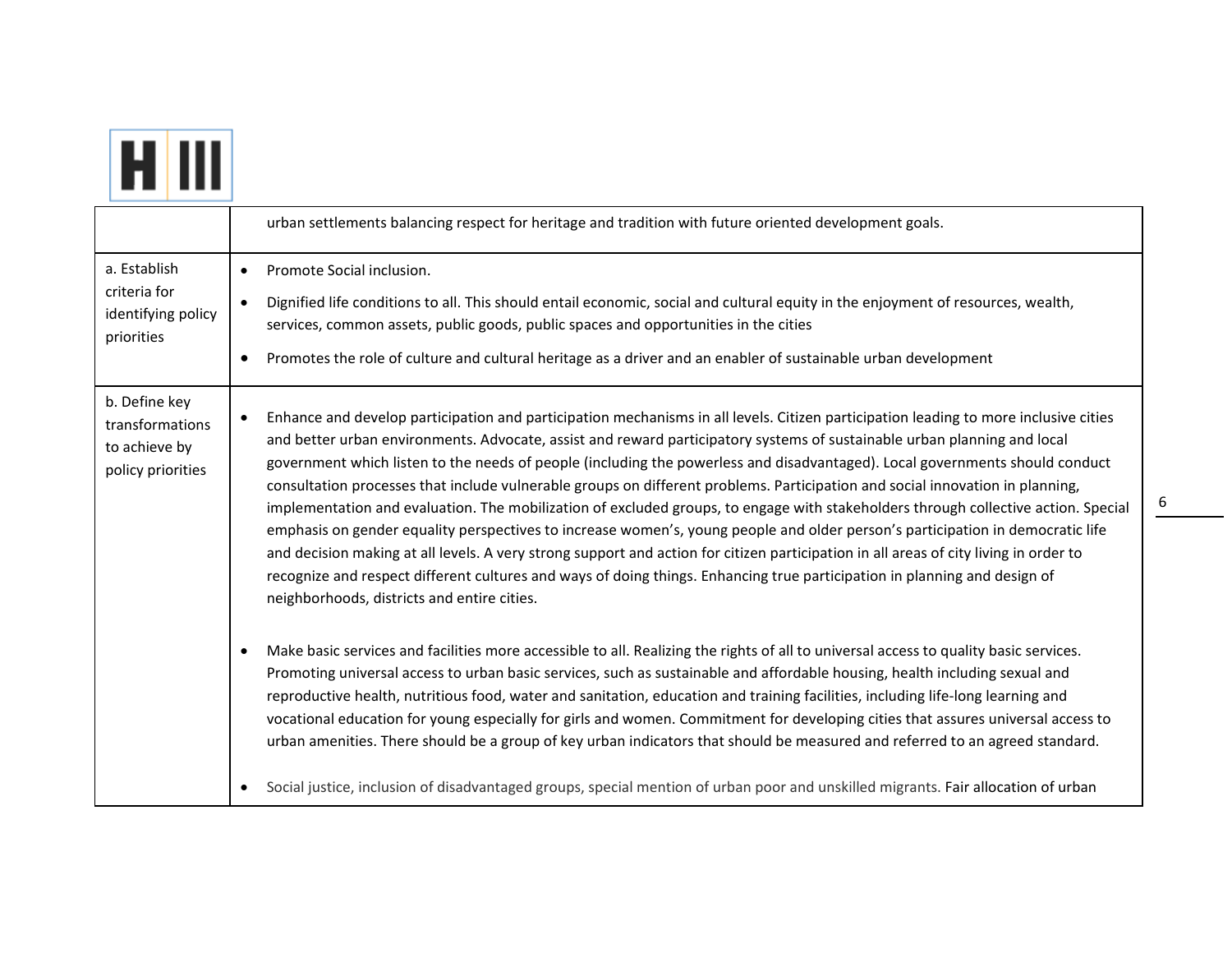|  | space and other resources to the livelihoods of the working poor.                                                                                                                                                                                                                     |
|--|---------------------------------------------------------------------------------------------------------------------------------------------------------------------------------------------------------------------------------------------------------------------------------------|
|  | New public space and leadership that includes the participation of local leaders and women and has greater involvement of media.<br>The role of urban planning in legitimizing public space as settings for livelihood: urban planning needs to be supportive of the<br>working poor. |
|  | Make productive cities as all-inclusive not just focussing on economic growth, but equally socio-cultural enhancement, on quality of<br>life defined by needs and not by greeds.                                                                                                      |
|  | An agreement for some rights and duties for refugees and migrants in cities in order to look for ways of living together. There<br>should be and acceptance of this reality instead of looking for ways of stopping it.                                                               |
|  | Also making large enterprises more responsible and committed with their communities and decreasing economic disparity between<br>groups and regions.                                                                                                                                  |
|  | Develop sustainable urban settlements balancing respect for heritage and tradition with future oriented development goals.                                                                                                                                                            |
|  | Promote diversity in terms of city form, social interactions, land use (discussing spatial segregation and gentrification issues and<br>land value), preservation of cultural heritage, among other elements.                                                                         |
|  | Urban development policies to incorporate an appropriate, area-based understanding of potential migration, displacement and<br>settlement patterns, local hazard exposure and vulnerability factors.                                                                                  |
|  | Housing policy which is aimed at providing affordable human settlements. Government has been enormously challenged with the<br>provision of affordable human settlements.                                                                                                             |

7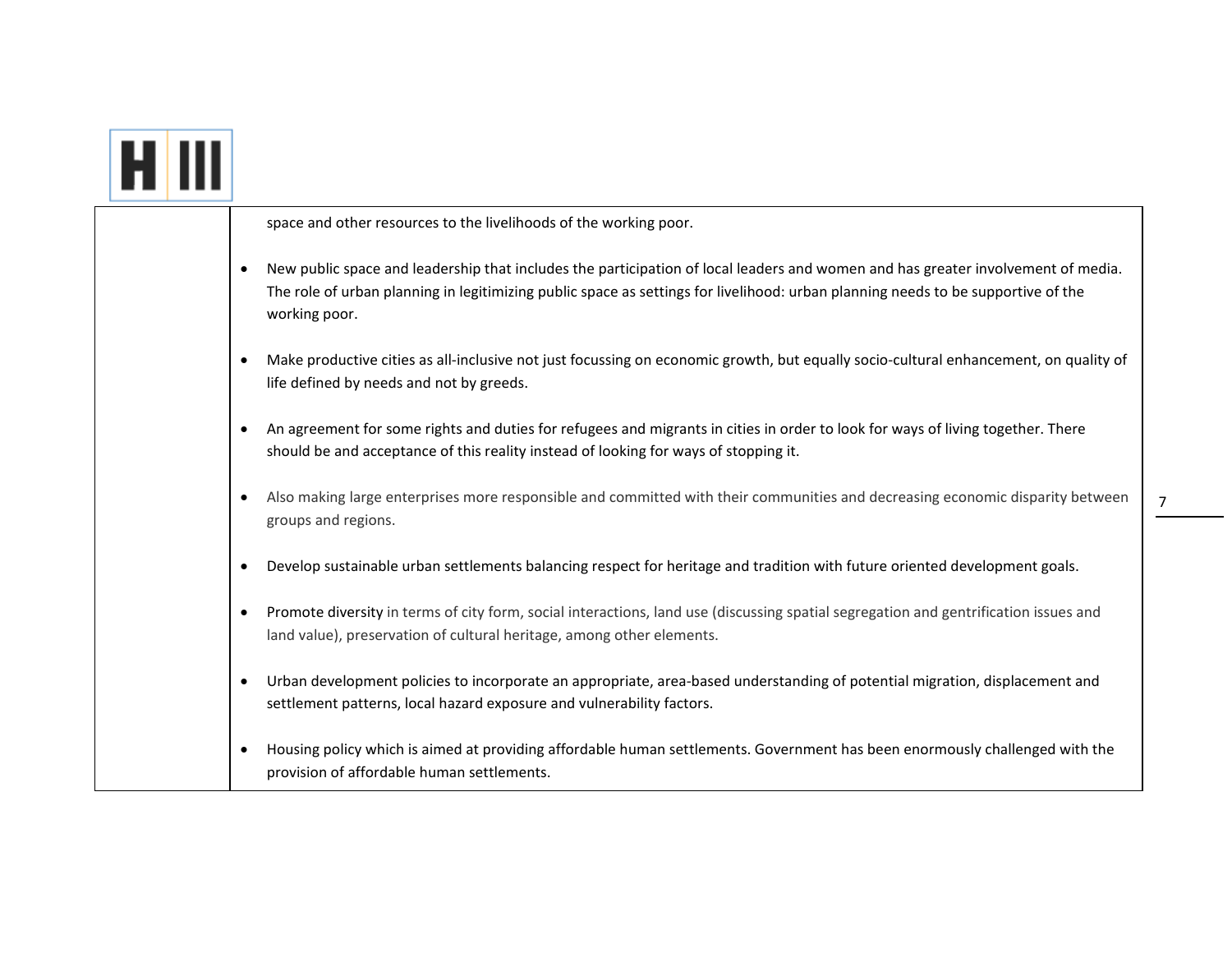|  | Women and young girls' policy education and inclusion.                                                                                                                                                                                                                                                                                                                                                                                         |
|--|------------------------------------------------------------------------------------------------------------------------------------------------------------------------------------------------------------------------------------------------------------------------------------------------------------------------------------------------------------------------------------------------------------------------------------------------|
|  | Informed understanding of how urban plans, policies, regulations, services and infrastructure affect informal workers and dwellers<br>from informal settlements. It is also important to stress how cities themselves are shaped by the contributions of these workers.                                                                                                                                                                        |
|  | Ensure accessible decentralized and well-resourced cultural infrastructures that include museums and monuments, but also art<br>schools, libraries or theatres.                                                                                                                                                                                                                                                                                |
|  | Policies related to the challenges mentioned above, such as citizen participation as a core part of decision processes that lead to city<br>building, new methodologies for social intervention which take into account cultural differences, and as specific policy priorities I<br>think that immigration conflicts and social conflicts in cities linked to different groups sharing city spaces and neighborhoods should<br>be considered. |
|  | Multiculturalism in the context of preserving the multi-cultural tradition of (for example traditional Muslim) cities.                                                                                                                                                                                                                                                                                                                         |
|  | Respect of urban cultural heritage and be able to learn from the accumulations of this heritage. Preserve and properly maintain<br>valuable cultural-historical heritage in cities, and make it usable for all population groups.                                                                                                                                                                                                              |
|  | Integrate new charters and obligatory agreements on the world-wide conservation of heritage (material and immaterial) including a<br>stricter monitoring and evaluation system.                                                                                                                                                                                                                                                                |
|  | That an inclusive city is one that delivers services to all its residents, regardless of nationality or immigration status. Part of<br>achieving SDG 11 will involve treating migrants and refugees as urban citizens.                                                                                                                                                                                                                         |
|  | Cities hosting large numbers of refugees or IDPs should be supported to absorb additional populations in ways that are dignified                                                                                                                                                                                                                                                                                                               |

<u>and the state of the state of the state of the state of the state of the state of the state of the state of the state of the state of the state of the state of the state of the state of the state of the state of the state</u>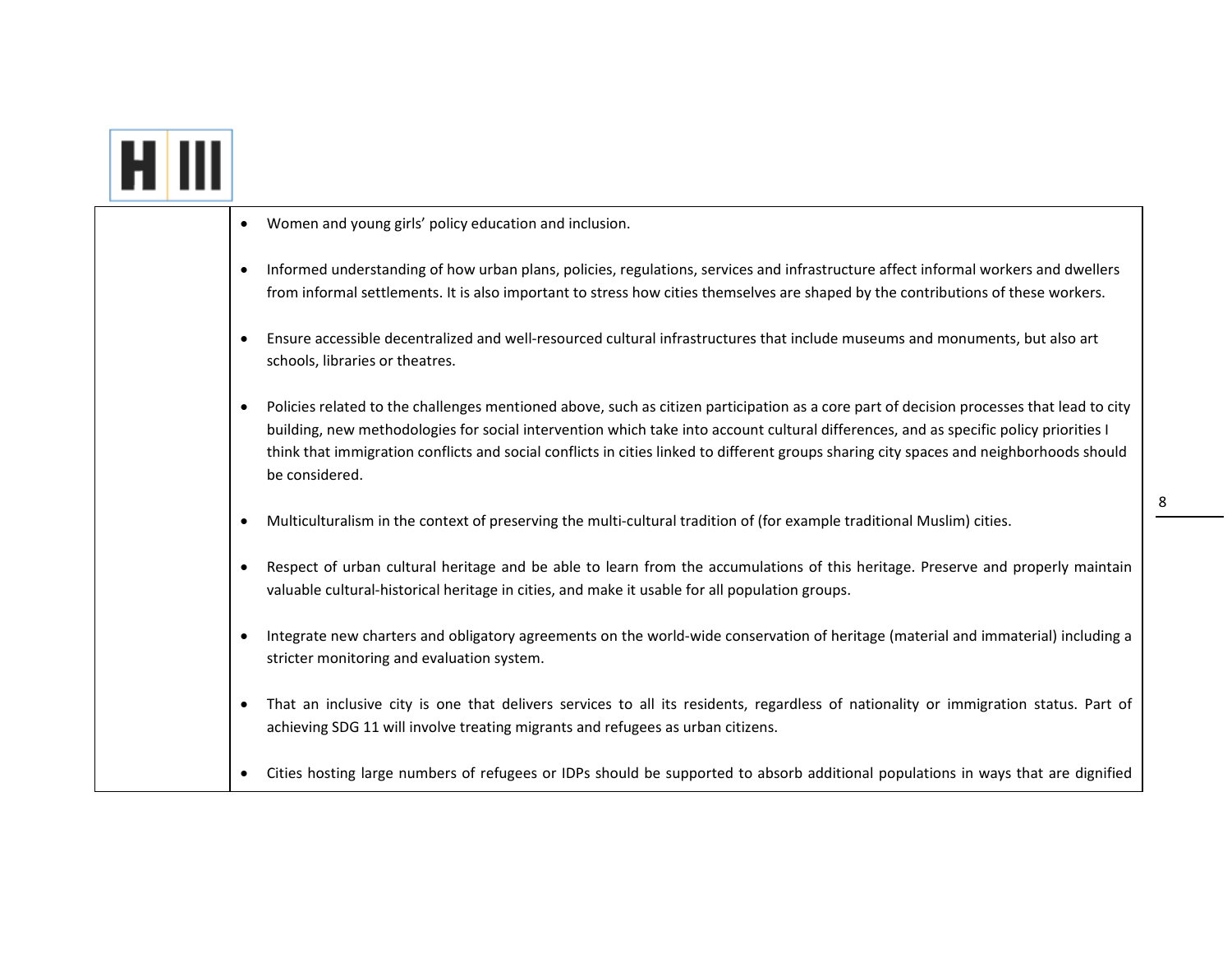|  |           | and similar to those of longer-term residents. Setting up camps in or near urban centres should be avoided.                                                                                                  |
|--|-----------|--------------------------------------------------------------------------------------------------------------------------------------------------------------------------------------------------------------|
|  |           | Generating consensus on the need to support municipalities hosting large numbers of refugees and IDPs, so as to ensure a more<br>dignified and hopeful existence for those seeking sanctuary in urban areas. |
|  |           | Changing the discourse on urban migrants and refugees, to engender recognition of the positive contribution of these populations,<br>and their historic role in building productive, dynamic cities.         |
|  |           | Developing mechanisms that curb property and land speculation, and that incentivise investments for initiatives that generate jobs<br>for a wide range of urban dwellers.                                    |
|  |           | Collaboration and coordination of city leaders and citizens in establishing safer cities.                                                                                                                    |
|  |           | Ensuring cultural rights for all and respecting cultural diversity.                                                                                                                                          |
|  |           | Create livable, secure and inclusive urban environment for all social groups in cities, including poor and vulnerable.                                                                                       |
|  |           | Clear and comprehensive City/urban development strategies.                                                                                                                                                   |
|  | $\bullet$ | Implementation of efficient social programs in the frames of urban development.                                                                                                                              |
|  |           | Policies, addressing to poor, handicapped and other vulnerable groups, on the one hand, and protection-rehabilitation of valuable<br>cultural heritage, on the other hand.                                   |
|  |           | See local cultures, heritage, and creativity as resources for urban development that is socially and economically inclusive and for                                                                          |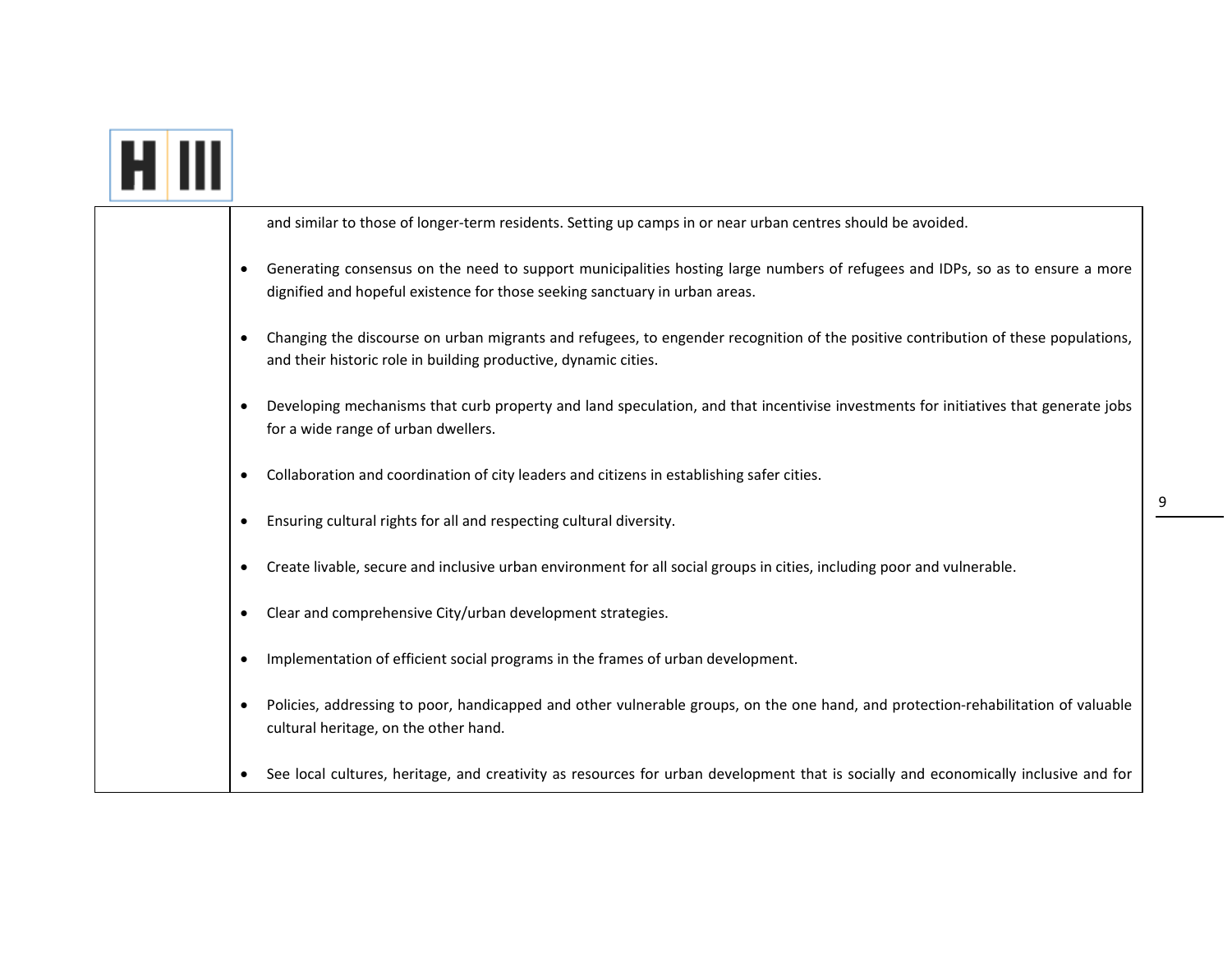| poverty alleviation.                                                                                                                                                                                                                                                                                                          |
|-------------------------------------------------------------------------------------------------------------------------------------------------------------------------------------------------------------------------------------------------------------------------------------------------------------------------------|
| Achieve social cohesion and inclusiveness by emphasizing diversity of solutions to most urban problems from housing to<br>employment.                                                                                                                                                                                         |
| Establishing institutional, legal, and fiscal mechanisms for integrating culture and creativity into a range of policy actions.                                                                                                                                                                                               |
| Encouraging diversity of solutions to most urban problems from housing to employment.                                                                                                                                                                                                                                         |
| Establishing cross-sectoral actions in urban development that engage local communities and stakeholders.                                                                                                                                                                                                                      |
| Develop Spatial planning practices that give priorities to inclusion.                                                                                                                                                                                                                                                         |
| Creation of government institutions and NGO's to develop the resilience of local communities to the problems of violence and<br>security and strengthen to reduce vulnerability to offenders.                                                                                                                                 |
| Local governments need to tune their policies and instruments ensuring participatory planning and governance through better<br>designs and functional organization of urban spaces considering efficient mechanisms of public consultation and inclusion policies,<br>plans and programs that will ensure the inclusive city. |
| Ensure that local areas should have land use plans to consider the problems of urbanization, population growth, and urban<br>landscape and migratory flows that could support the economic transition of vulnerable groups identified in previous diagnoses.                                                                  |
| Anchor socio cultural urban framework in the narrative of the "Right to the City" and to explicitly include "cultural rights".                                                                                                                                                                                                |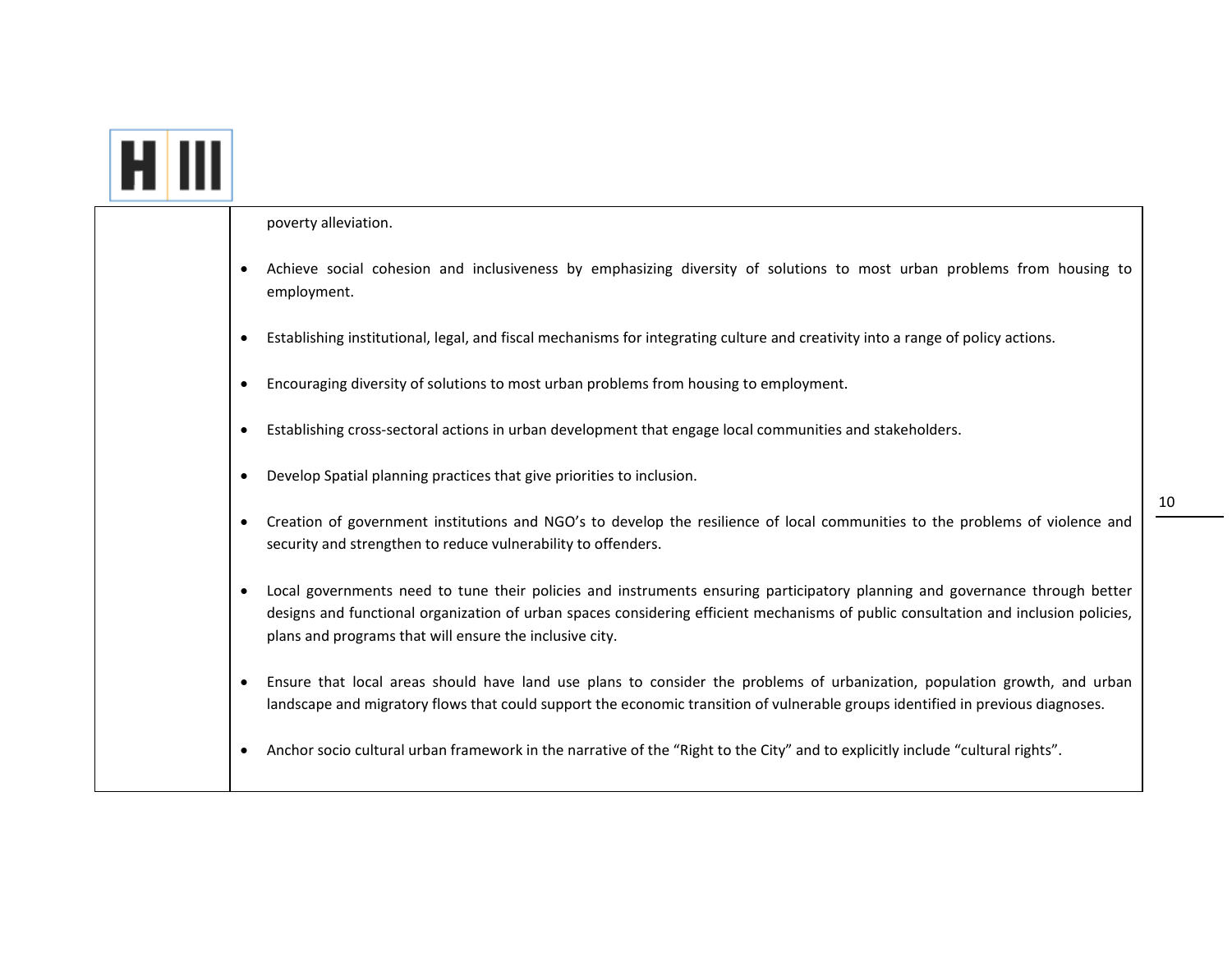|                                                          | Identify local governments as key actors in the elaboration and implementation of urban policies.                                                                                                                                                                                                                                                                                                                                                                                                                                                                                          |
|----------------------------------------------------------|--------------------------------------------------------------------------------------------------------------------------------------------------------------------------------------------------------------------------------------------------------------------------------------------------------------------------------------------------------------------------------------------------------------------------------------------------------------------------------------------------------------------------------------------------------------------------------------------|
|                                                          | Conceptually, a more ambitious stance, recognising culture as an important dimension of sustainable development that plays an<br>active role in the success of the New Urban Agenda and the SDGs.                                                                                                                                                                                                                                                                                                                                                                                          |
| c. Identify<br>common<br>external factors                | New public spaces require: emergence of local leaders, and involves greater participation of women in decision-making, distribution<br>$\bullet$<br>of differentiated time for innovation, greater willingness, new ways and increase citizen participation (not party) into a new public<br>space and greater involvement of media.                                                                                                                                                                                                                                                       |
| favourable to the<br>success of the<br>policy priorities | Leadership, promoter of new public management ideas and projects, promoting business in equipment that allows decentralize<br>$\bullet$<br>tasks and generate critical mass. A leader - as promoting social manager, creates incentives and local image.                                                                                                                                                                                                                                                                                                                                   |
|                                                          | Mechanisms of social participation, networking, coordination with, and involvement of the population in public, policy through<br>$\bullet$<br>community organizations, through advice with different legal frameworks.                                                                                                                                                                                                                                                                                                                                                                    |
|                                                          | Constitution of inter-organizational networks in horizontal joint.                                                                                                                                                                                                                                                                                                                                                                                                                                                                                                                         |
|                                                          | Increased knowledge and technical component involves better diagnostics needed for more accurate scenarios, for the social and<br>economic reality surrounding.                                                                                                                                                                                                                                                                                                                                                                                                                            |
|                                                          | Limits and possibilities of strengthening the local. Innovation in local management does not mean encouraging a new parochialism;<br>$\bullet$<br>idealize subnational levels as political or conviviality truly unique, not least, because the economy and local politics are not self-<br>sufficient. Not exclude the responsibilities of the national government of dualism and exclusion and now opt for the neoliberal<br>model, but says local autonomy has margins that can be to take advantage, through this greater managerial, strategic capacity and<br>joint public- private. |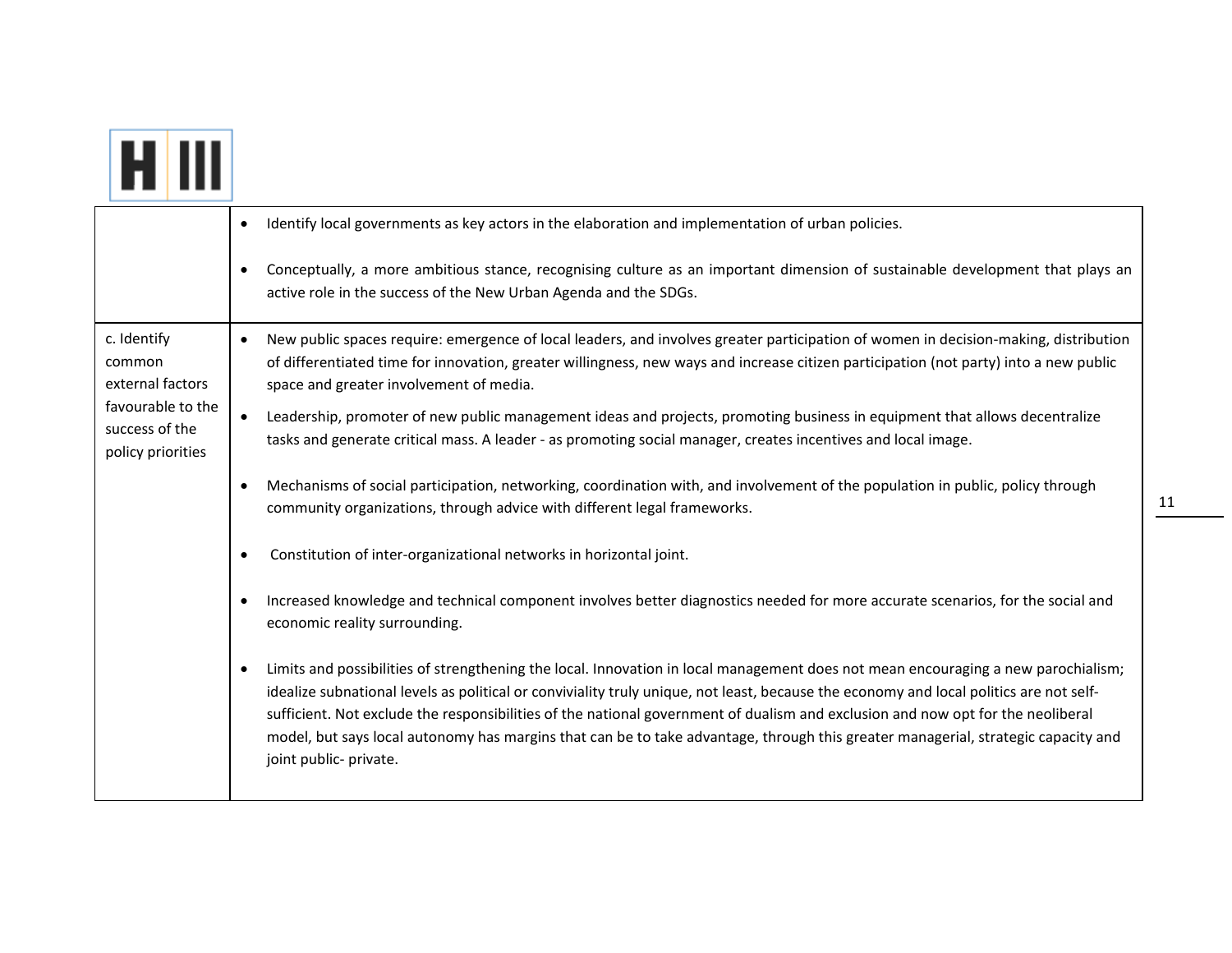|                                                                  | In traditional local management, social policy is almost non-existent; just some care delivery practices essential materials occupied a<br>$\bullet$<br>residual place. In the previous model, the social policy carried out by the national government and was insert into the replacement<br>model and industrial development in the context of full employment.                                                                                                                                                                                                                                                                                                                                                                                                                                                                                                                                                                                                                                                                                                                                                                                                                                                                                                                                                                                                                                                                                                                                               |
|------------------------------------------------------------------|------------------------------------------------------------------------------------------------------------------------------------------------------------------------------------------------------------------------------------------------------------------------------------------------------------------------------------------------------------------------------------------------------------------------------------------------------------------------------------------------------------------------------------------------------------------------------------------------------------------------------------------------------------------------------------------------------------------------------------------------------------------------------------------------------------------------------------------------------------------------------------------------------------------------------------------------------------------------------------------------------------------------------------------------------------------------------------------------------------------------------------------------------------------------------------------------------------------------------------------------------------------------------------------------------------------------------------------------------------------------------------------------------------------------------------------------------------------------------------------------------------------|
|                                                                  | By decentralizing the new conditions of the municipality is facing various challenges. Thus, new ways of linking civil -societal<br>$\bullet$<br>government, emergence of new roles are observe. The new forms of organization of society emerge along with a municipality that<br>takes up and linked to national social programs and expanding its scope in response to problems such as employment, housing,<br>education and training, the new management model involves higher levels articulation with the productive and social sectors and<br>greater attention to safety and the environment.<br>However, on a par with the changes, the city faces a number of problems and obstacles in social policy, as local governments have<br>$\bullet$<br>no social policy but of distribution, weak capacity of technical intervention against reality and lack of budgetary resources. This may<br>exacerbate regional inequalities and therefore social inequalities and thereby encourage further deterioration of the state system of<br>social services, especially in the poorest municipalities. Another serious problem is the generation of conflict between government<br>civil -societal mainly NGOs concerned for their autonomous and politicians with electoral guidance and patronage. At the same<br>time, municipalities fail to establish interlocutors, as many do not see NGOs as such, tending to work with grassroots organizations,<br>even when they show little management capacity. |
|                                                                  | 3. Implementation: Develop action-oriented recommendations                                                                                                                                                                                                                                                                                                                                                                                                                                                                                                                                                                                                                                                                                                                                                                                                                                                                                                                                                                                                                                                                                                                                                                                                                                                                                                                                                                                                                                                       |
| a. Identify key<br>actions at all<br>levels of<br>implementation | a.1 Key actions<br>Enable good governance for assuring acceptable balances between different social and population groups.<br>٠<br>Increase capacity building to develop future oriented sustainable development planning and implementation processes at local,<br>$\bullet$                                                                                                                                                                                                                                                                                                                                                                                                                                                                                                                                                                                                                                                                                                                                                                                                                                                                                                                                                                                                                                                                                                                                                                                                                                    |
|                                                                  |                                                                                                                                                                                                                                                                                                                                                                                                                                                                                                                                                                                                                                                                                                                                                                                                                                                                                                                                                                                                                                                                                                                                                                                                                                                                                                                                                                                                                                                                                                                  |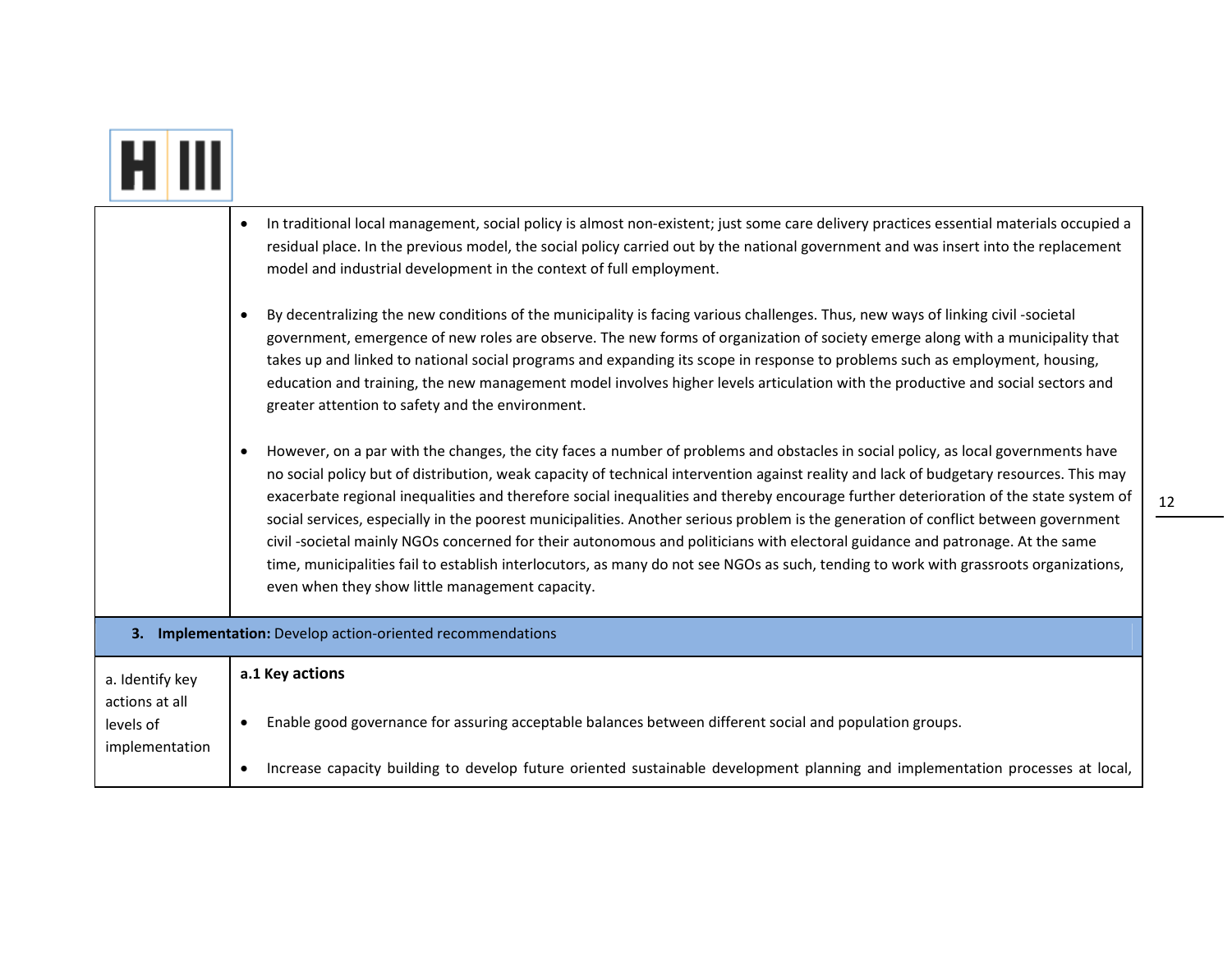|  |   | regional, national and international level. Particularly focus on improved cooperation between governing structures at different<br>scale levels and areas of competence.                                                                                                                                                                                                                                                                                                                                                                                                                                                                                                                                                                                                                                                                     |
|--|---|-----------------------------------------------------------------------------------------------------------------------------------------------------------------------------------------------------------------------------------------------------------------------------------------------------------------------------------------------------------------------------------------------------------------------------------------------------------------------------------------------------------------------------------------------------------------------------------------------------------------------------------------------------------------------------------------------------------------------------------------------------------------------------------------------------------------------------------------------|
|  |   | Enforce participation of relevant stakeholder groups in decision making, in order to secure social justice and appreciation of cultural<br>differences in urban context.                                                                                                                                                                                                                                                                                                                                                                                                                                                                                                                                                                                                                                                                      |
|  |   | Acknowledge and protect cultural differences as a heritage of urban development.                                                                                                                                                                                                                                                                                                                                                                                                                                                                                                                                                                                                                                                                                                                                                              |
|  | ٠ | Conditions for the sustainability of the process of change, new roles of the municipality does not mean the elimination of the old<br>but better compliance. This means stimulating dialogue and negotiating policy. Local politics seen more as joint coordination and<br>confrontation (transparency?), based on the strategic management capacity and ideological-programmatic; Such strategic planning<br>is more linked to the horizontal and bottom-up coordination and promotion of autonomous social networks and less as only<br>pyramidal and controlled top-down organizations.                                                                                                                                                                                                                                                    |
|  |   | The basic conditions for the sustainability of the innovation process are at least four-fold (at all level of governments) :<br>i. Leadership, promoter of new public management ideas and projects, promoting business in equipment that allows<br>decentralize tasks and generate critical mass. A leader - as promoting social manager, creates incentives and local image.<br>ii. Mechanisms of social participation, networking, coordination with, and involvement of the population in public policy<br>through community organizations, and through advice with solid legal frameworks.<br>iii. Constitution of inter-organizational networks in horizontal coordination<br>iv. Increased knowledge and technical component involves better diagnostics needed for more accurate scenarios, within<br>the social and economic reality |
|  |   | Limits and possibilities of strengthening the local. Innovation in local management does not mean encouraging a new parochialism;<br>to idealize subnational levels as politically correct or uniquely convivial is not automatic but has to elaborated and monitored; , not                                                                                                                                                                                                                                                                                                                                                                                                                                                                                                                                                                  |